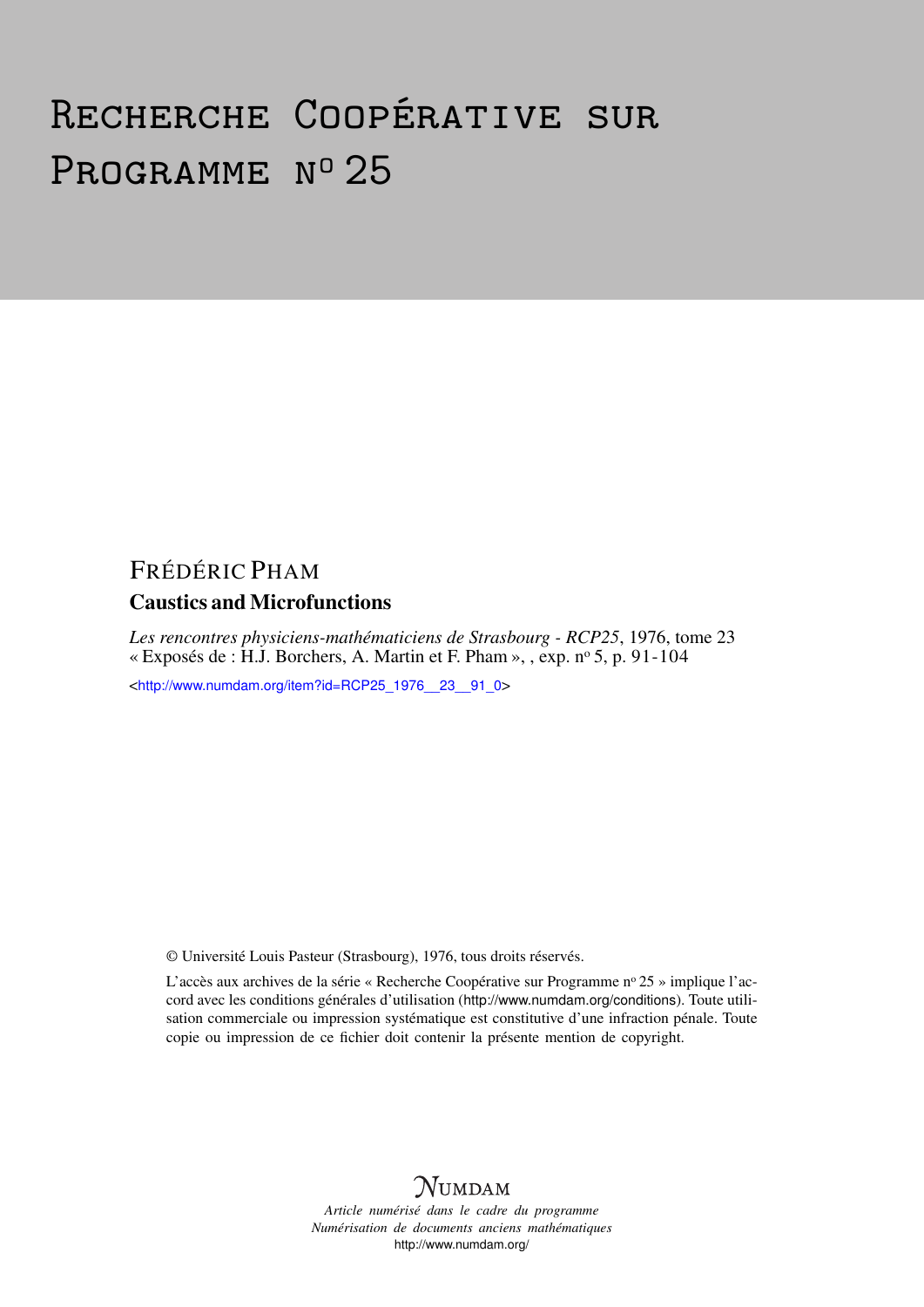## **CAUSTIC S AN D MICROFUNCTION S**

 $\ast) \ \ast\ast)$ **<sup>B</sup> <sup>Y</sup> FRÉDÉRI <sup>C</sup>** ΡΗΑί

It has been known from the 19 $^{\text{th}}$  Century that the intensity of light on a caustic cannot be understood by mere geometrical optics, but only by the geometrical limit of wave optics. After recalling (in § 1) what the physical problem is, I shall relate it to a problem in microfunction theory.

1. ™ <sup>r</sup> GEOMETRICAL LIMIT OF WAVE OPTICS

A stationary wave of frequency w can be written

$$
\textbf{\textit{i}}\,\widetilde{\mathbf{u}}(\mathsf{x},\,\,\mathsf{t}) = \widetilde{\mathsf{u}}(\mathsf{x})\,\,\mathrm{e}^{\mathrm{i}\,\mathsf{u}\mathsf{t}}\qquad\qquad (\mathsf{x},\,\,\mathsf{t})\,\in\,\mathbb{R}^3\times\,\mathbb{R}
$$

The following are two special cases :

10/ the plane wave with wave vector 
$$
\vec{k}
$$
:  
\n $\tilde{u}(x) = a e^{-i\vec{k} \cdot \vec{x}}$   
\n $(\vec{k}^2 = \omega^2 c^2$ , with c the speed of light, c = 1 if the units are suitably chosen);  
\n20/ the spherical wave emitted by a point source y :  
\n $\tilde{u}(x) = a \frac{e^{-i\omega\phi(x, y)}}{\phi(x, y)}$ 

(with **φ(Χ|** yj = distance from to the point y ) .

- Département de Mathématiques, Université de Nice, Parc Valrose, 06 NICE (France)
- \*\*) A paraître dans les Proc. of Oji Seminar on Alg. Analysis.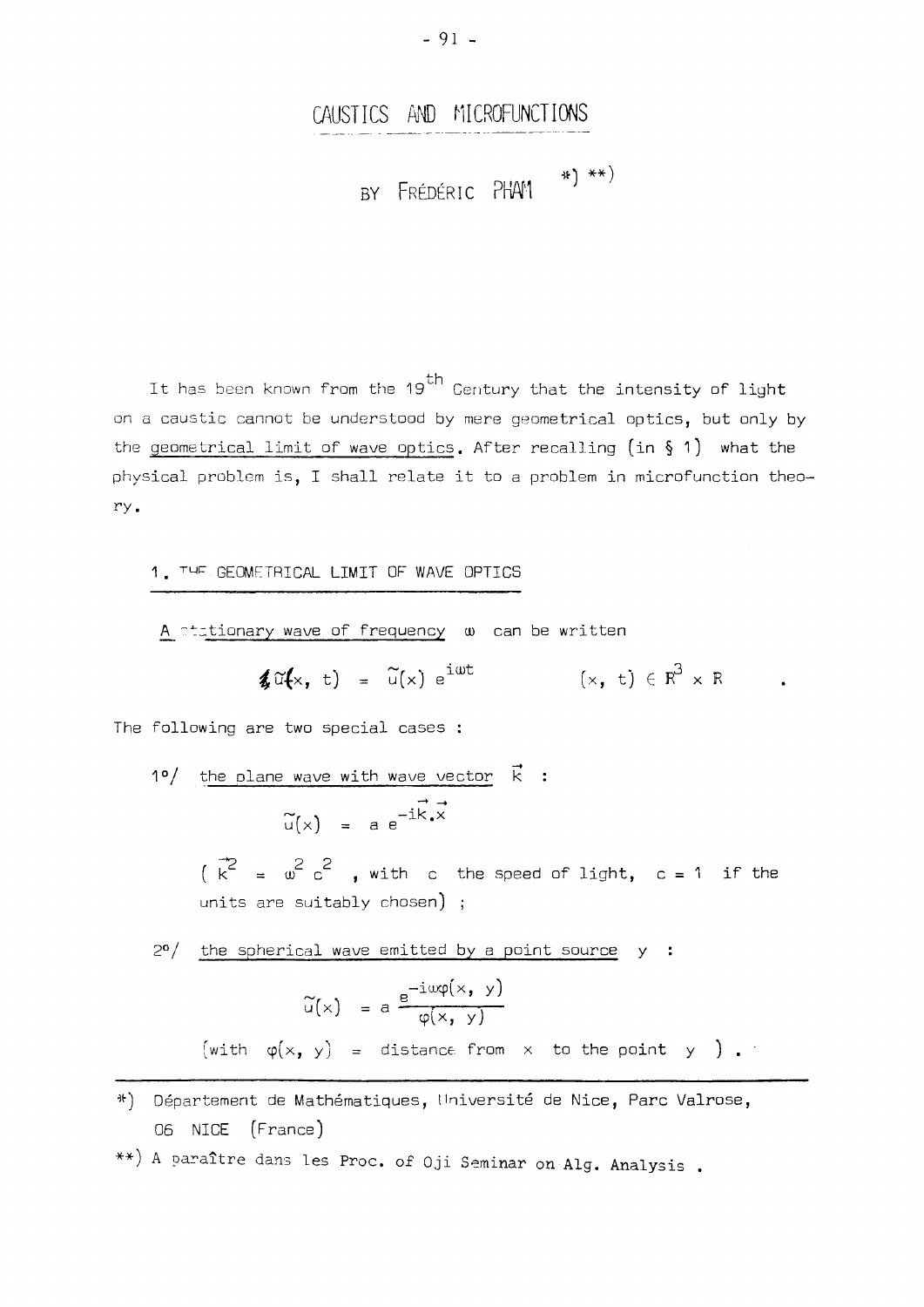Consider now the general case. Given a wave surface $\AA$ Y  $\subset$   $\mathop{\mathrm{R}^3}$  ( surface where  $\widetilde{u}(x)$  has constant phase) we may consider that  $\widetilde{u}(x)$  is a superposition of spherical waves emitted by every point of the wave surface : this is the Huyghens-Fresnel principle, the basis of diffraction theory (see for instance  $[5]$  ,  $\S 59$  ) ; this principle was introduced heuristically by Fresnel in 1816, and although it gave the first strong evidence for the wave theory of light, it is not at all easily deduced from the wave equation (nor is it easily formulated in precise fashion : see  $\begin{bmatrix} 3 \end{bmatrix}$ , Chap. VIII ). Here we shall admit the following vague formulation : in the high frequency limit the wave function is <sup>11</sup> approximately 11 given by a surface integral

(1) 
$$
\widetilde{u}(x) \simeq \frac{\omega}{2\pi} \int_{Y} \frac{e^{-i\alpha\varphi(x, y)}}{\varphi(x, y)} a(y) dy
$$

where a(y) is interpreted as the amplitude of the " secundary wavelet  $\,$ emitted by the point  $y$  of Y (the normalization factor  $\frac{\omega}{2\pi}$  will be accounted for below).

When **a** is large the phase  $\exp(x, y)$  of the integrand oscillates rapidly  $\lceil \cdot \rceil$  ng Y , except at points where  $d_{\gamma} \varphi(x, y) = 0$  ; such " critical " points give the main contribution to the integral  $(1)$ (" principle of stationary phase ") .

We shall denote by  $\;\Sigma \subset X \times Y\;$  the set of all critical points

$$
\Sigma = \{ (x_0, y_0) \in X \times Y \mid d_y \varphi(x_0, y_0) = 0 \}
$$

i.e. the set of couples  $(x_{0}^{1}, y_{0}^{0})$  such that the straight line  $\overline{x_{0}^{0}y_{0}^{0}}$ is perpendicular to the wave surface Y at  $y_0$  (Fig. 1).

At a " general " critical point  $(x_{0}, y_{0})$  we may suppose that the Hessian Hess φ (= dét y Ύ  $\mathcal{L}$ does not vanish (i.e. (x<sub>a</sub>, y<sub>a</sub>) is a non degenerate quadratic critical point). It then follows from the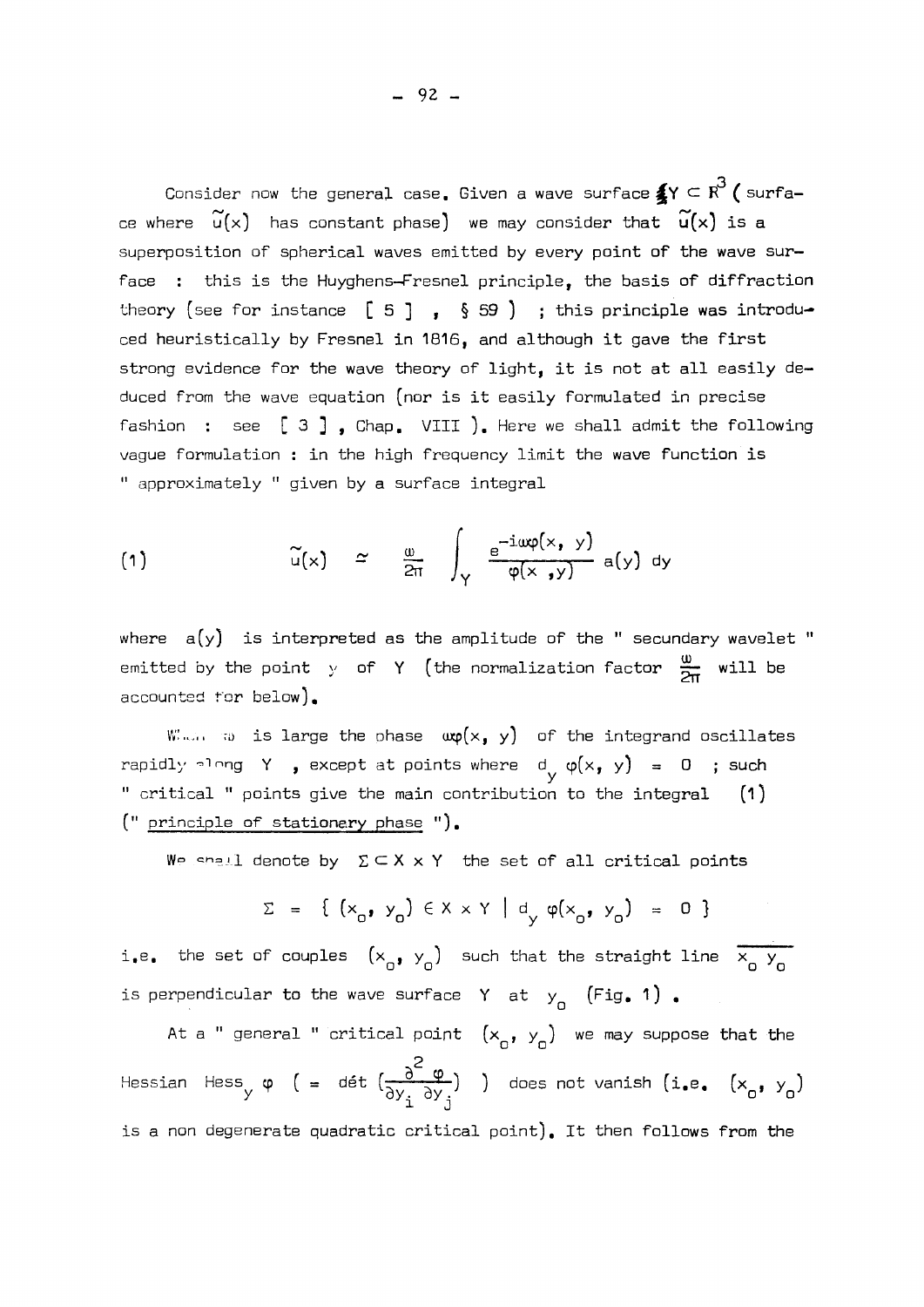usual formula of stationary phase in classical analysis that in the high w limit the contribution of the point  $(x_{0}, y_{0})$  to the integral (1) is given by

$$
\tilde{u}(x_0) \simeq a(x_0, y_0) e^{-i\alpha\varphi(x_0, y_0)}
$$

where 
$$
a(x_0, y_0) = a(y_0) e^{\frac{i}{4} \frac{\pi}{4} \sigma} \frac{|\text{Hess}_y \varphi(x_0, y_0)|^{-\frac{1}{2}}}{\varphi(x_0, y_0)}
$$

(  $\sigma$  is the signature of the quadratic form  $\sigma_{\mathcal{N}}$   $\varphi(\mathsf{x}_{\mathsf{q}}, \; \mathsf{y}_{\mathsf{q}})$  . Une may no tice that  $a(x_{a}, y_{a})$  is a slowly varying function of  $x_{a}$  , which goes to a(y ) as  $\times$  approaches y (the normalizing factor  $\frac{1}{\sqrt{2}}$  in (1 has been introduced precisely for that purpose). Therefore, the wave function  $\mathsf{u}(\mathsf{x}_{_{\mathsf{A}}})$  behaves locally like a plane wave with wave vector k – w grad  $\varphi(x, , y, )$  (see Fig. 1) . **" O <sup>A</sup> <sup>O</sup>** υ

The integral  $\,$  curves of the vector field  $\,$   $\,$   $\,$   $\,$  are straight lines  $\,$  $\infty$ -u thus recover geometrical optics, where the light rays are the straight lines orthogonal to the wave surface.

But the above analysis rested on the hypothesis that Hess^ *φ* 0 , not valid above the caustic (envelope *Of* the family of light rays). Before pushing it further, let us make a

#### PARENTHESIS : GEOMETRICAL OPTICS " A LA THOM "

A caustic point is the intersection of two " infinitely near " light rays, i.e. a point  $x_0$  such that  $\varphi(x_0, \ldots)$  is stationary for two " infinitely near " points y<sub>a</sub> 。In other words the caustic K is the " bi<sub></sub> furcation  $log_{10}$  " of the family of functions  $\varphi$  (as functions of  $y \in Y$  , with parameter  $x \in X$  ). Given such a family of functions, a topologist will like to consider its "  $\underline{\text{discription}}$  locus "  $\quad$  ) defined as the image of the critical set of the mapping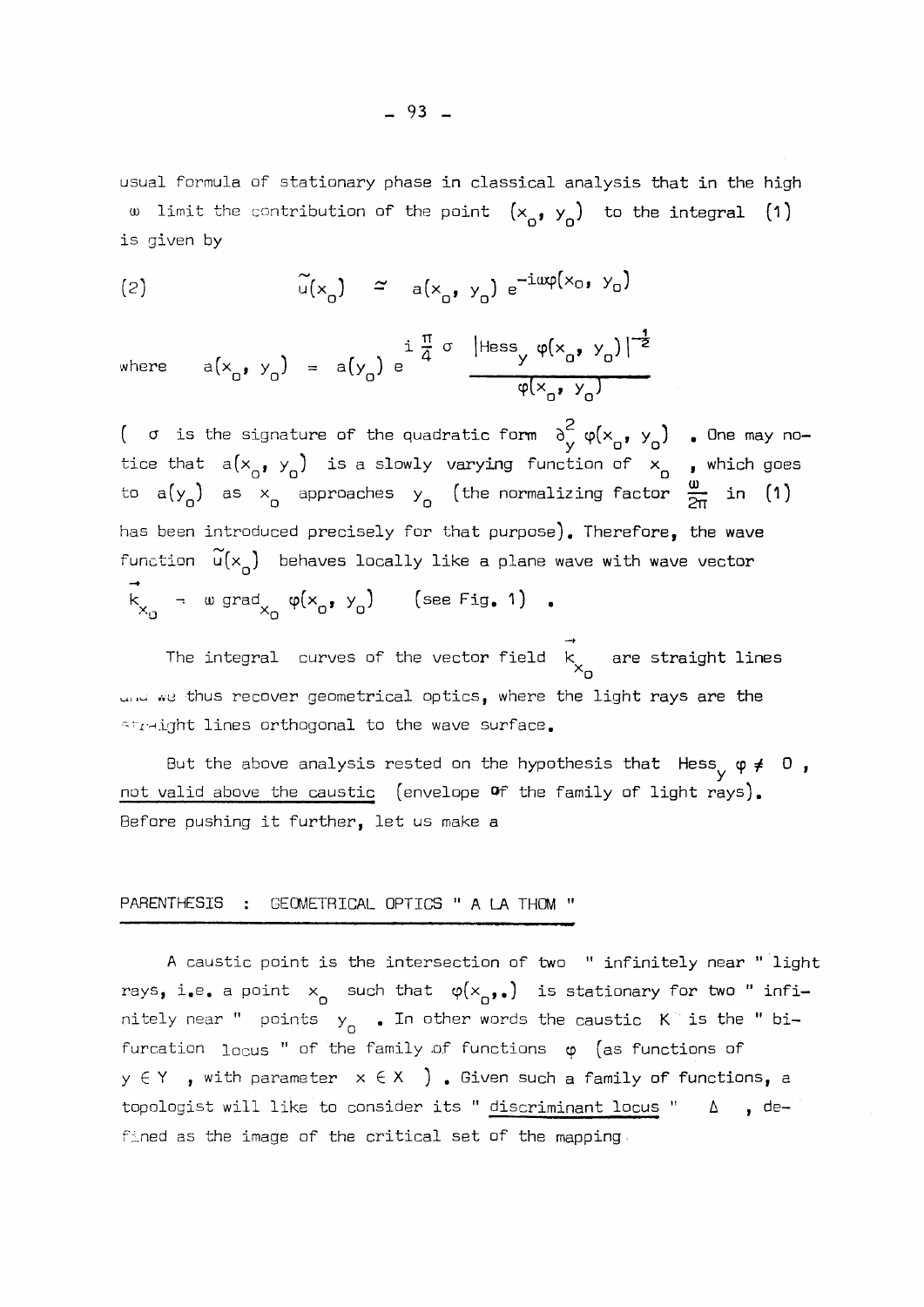$$
\Phi : X \times Y \longrightarrow X \times R
$$
  

$$
\times_{\bullet} y \longmapsto x_{\bullet} \varphi(x_{\bullet} y) \qquad ;
$$

here the critical set is the already introduced set  $\Sigma$  , whereas  $\Delta = \Phi(\Sigma) = \{ (x_{0}, t_{0}) \in X \times R \mid x_{0} \text{ is at distance } t_{0} \text{ from } Y \}$ along some light ray }

Fig. 2 shows a typical caustic and its discriminant locus (the celebrated " swallow's tail " of Thom's classification).

From Thom's theory of deformations of functions, one knows that in the " generic " situation, the critical set  $\, \Sigma \,$  is smooth and n—dimensic nal (where  $n = \dim X$ ), and finite over its image  $\Delta$  (a point of  $\Delta$ comes from a finite number of points of  $\Sigma$  ), whereas  $\Delta$  itself is finite over X . Furthermore the <sup>11</sup> apparent contour <sup>11</sup> of on X is the union of the caustic  $\,$  K and of the " Maxwell set **"**  $\,$  M  $\,$  (here  $\,$  M  $\,$  is the set of points  $x_{n}$  which lie on two different light rays at the same distance from  $Y$  : see Fig. 2)

When I want to stress here is that the discriminant locus  $\Delta$  is a nice geometrical object which carries all the information on geometrical optics in any generic situation. I shall now show that it also " carries  $\,$ (in the orecise mathematical sense of being the support of a sheaf) a nice analytic object which describes the asymptotic  $(\omega \rightarrow + \infty)$  limit of wave opijos.

#### 2. ASYMPTOTIC INTEGRALS AND MICROFUNCTIONS

Considering (1) as a function of  $\omega$ , (and writing  $\widetilde{u}(x, \omega)$ , instead of  $\widetilde{u}(x)$  ) , let us perform a Fourier transformation. Calling t the variable conjugate to  $\omega$ , we get

(3) 
$$
\widetilde{u}(x, \lambda) = \int e^{-i\omega t} u(x, t) dt
$$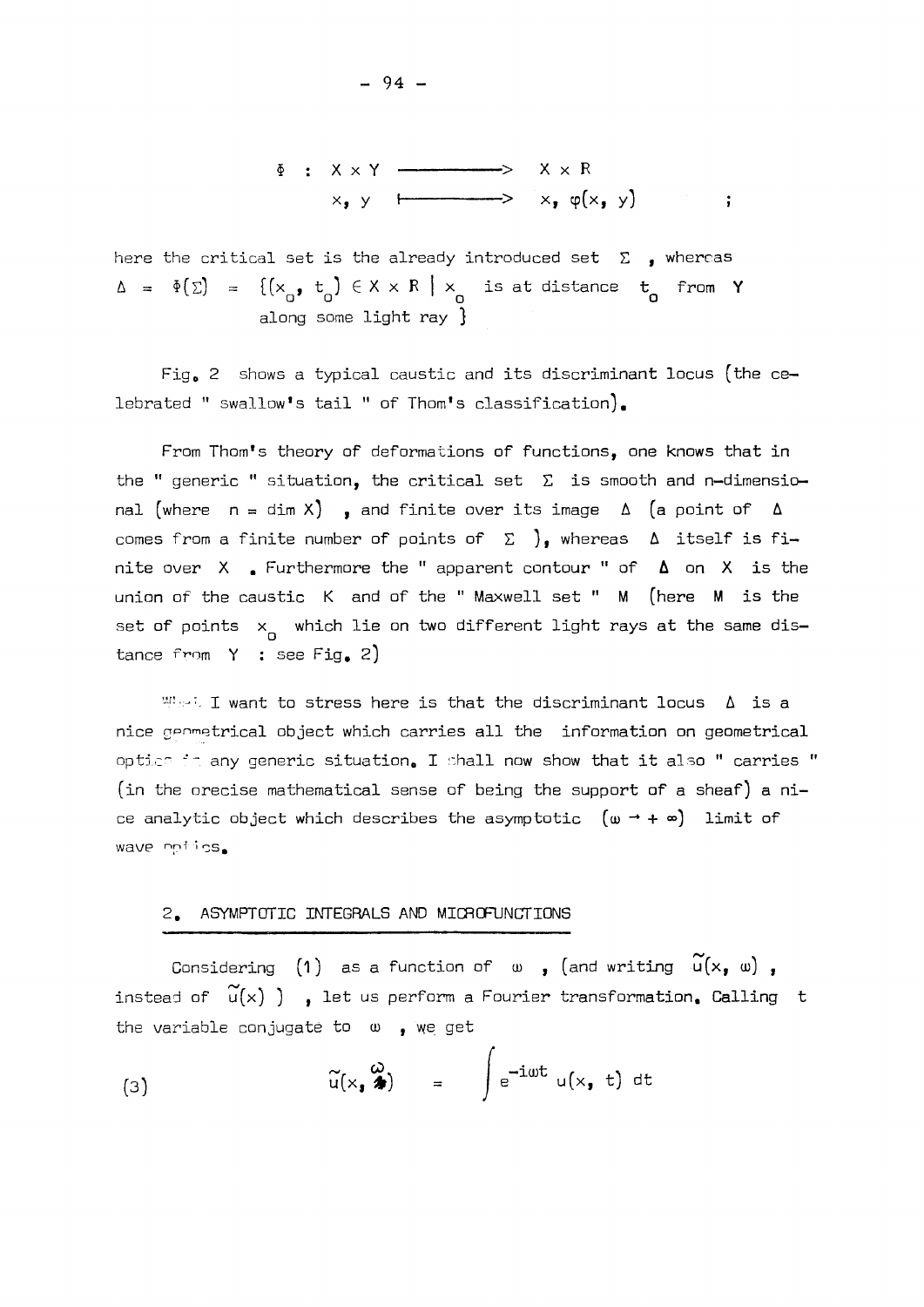where

(4) 
$$
u(x, t) = \frac{1}{2\pi i} \frac{\partial}{\partial t} \int \delta(t - \varphi(x, y)) \frac{a(y)}{\varphi(x, y)} dy
$$

From formula (3) we see that if we add to  $u(x, t)$  a function analytic on the Im  $t < 0$  side we only change  $\widetilde{u}(x, \omega)$  by exponentially decreasing terms  $(as \t u \rightarrow + \t o)$  . This means that if we are interested in the asymptotic behaviour of  $\widetilde{u}(x, \omega)$  up to exponentially decreasing terms, we must consider  $u(x, t)$  in equations (3) (4) as a microfunction in the variable t . I now proceed to explain how an integral such as  $(4)$  defines a microfunction.

#### 2.1 Let us consider the following general geometric situation.

 $\varphi$  :  $X \times Y$  -  $\longrightarrow$  R

is a real analytic function on  $X \times Y$  where  $X$  [ resp. Y ] is an n-dimensional [ resp. a k-dimensional ] real analytic manifold. All the considerations below are local and can be put in sheaf language but for simplicity let us fix one point  $(x_{n}^{+}, y_{n}^{-})$  and consider the corresponding germs (pointwise situation). Let us assume

Assumption 1. φ is of " finite singular type ", i.e. the critical set  $\Sigma$  is finite over  $X$  in the algebraic sense : this means that the complexified critical set  $\Sigma$  is finite over the complexified manifold  $X$ , a condition which can be expressed in algebraic fashion by asking the quotient module/

$$
a_{\Sigma} = a_{X \times Y} / ( \varphi_{y_1}^{\mathbf{r}}, \ldots, \varphi_{y_k}^{\mathbf{r}} )
$$

to be a (free) finitely generated  $\mathcal{A}_{\mathbf{y}}$ -module, where  $\mathcal{A}_{\mathbf{z}}$  denotes the ring of complex valued analytic functions on the subscript manifold.

We shall sometimes need also

Assumption 2 .  $\varphi$  is " non degenerate ", i.e. the analytic set  $\Sigma$ is reduced and smooth (algebraic translation :  $d_{\overline{y}}$  is a regular ring). Both assumptions are satisfied for generic choice of  $\varphi$  . Furthermore, given any function  $\varphi_{n}(y)$  satisfying assumption 1, we can get a function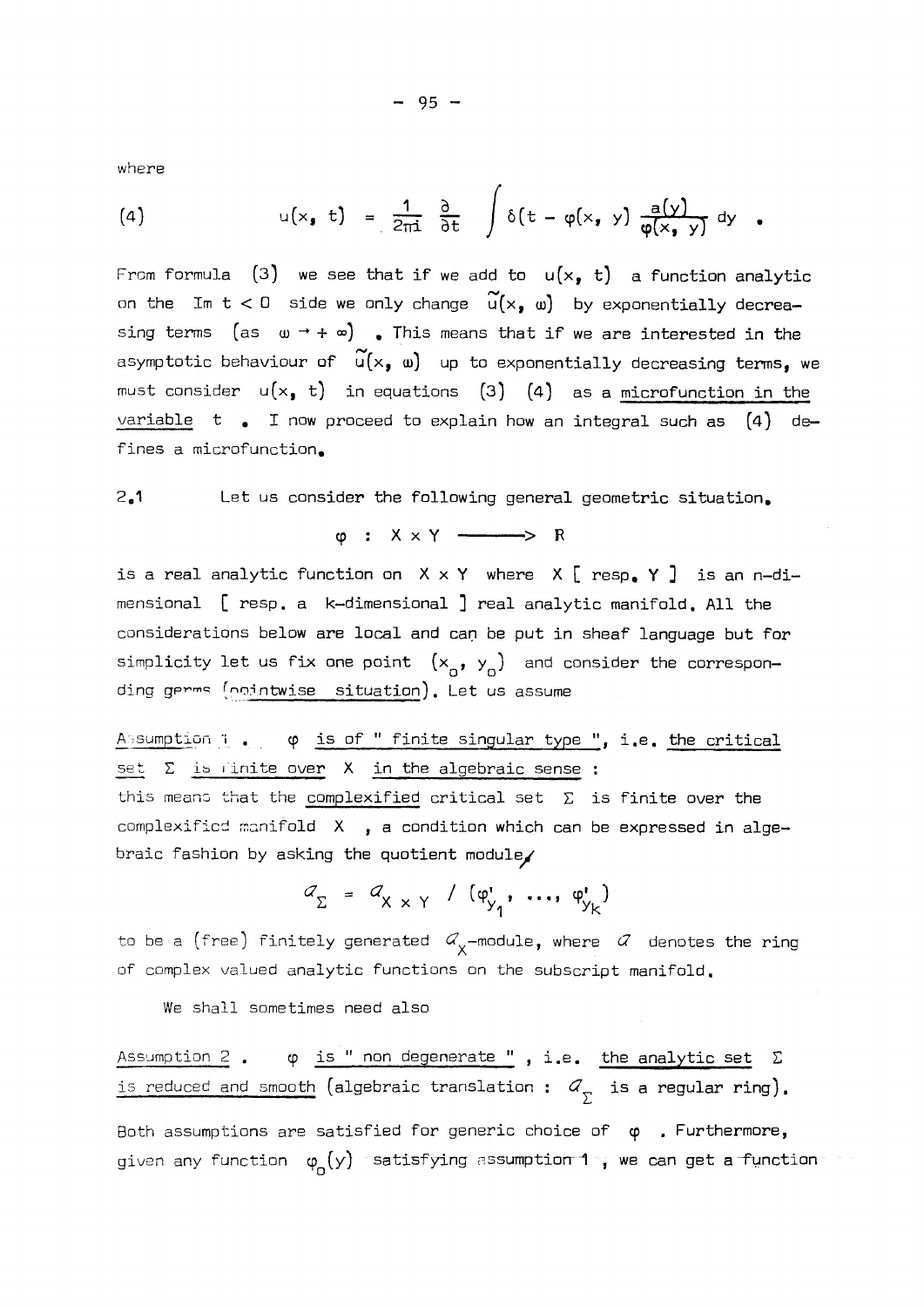$\varphi(x, y)$  satisfying assumptions 1 and 2 by taking a versal deformation of  $\varphi_{0}$ 

Proposition . Under assumption 1 , the integral

Proposition . Under assumption 1, the integral  
\n(5) 
$$
u(x, t) = \int \delta(t - \varphi(x, y)) a(x, y) dy_1 \dots dy_k
$$

where  $a \in \mathcal{Q}_{\chi}$  , defines a family, analytic with respect to the parameter  $x$ , of microfunctions in one variable t (on the Im  $t > 0$  side) with support on the discriminant locus  $\Delta$ .

Sketch of the proof. We replace the δ-(micro) function by its defining analytic function  $\frac{-1}{2M_1 \left(t - \varphi(x, y)\right)}$  , and integrate over a small ball <code>B</code> in Y space, surrounding  $y_{\Omega}$  . For Im t > 0 ( x real) there is no trouble, the denominator does not vanish and the **integral** is analytic in x and  $-t$  . For t real,  $(x, t) \nleq \Delta$  there is no trouble either because dy vanishes nowhere along the zero locus of the denominator, so that one ran deform the real ball of integration

 $(Fia, 3)$ 

phihing it in the imaginary direction  $\quad$  is  $_{\rm L}$  , where  $\,$  s  $_{\rm L}$  is a vector field tangent to the sphere, and such that  $d_y \varphi(\xi_t) > 0$  on the zero locus of the denominator (see Fig. 3) . For  $(x, t) \in \Delta$  this procedure fails because the zero locus of the d<del>ie minant</del> has singularities. But if  $(x, t)$  is close enough to  $(x_0, t_0)$  none of those singularities will escape the ball, so that the integral on a bigger ball  $B'$  will yield the same microfunction (by the above reasoning the integral on the spherical shell  $B' - B$  will be analytic). Therefore, the resulting microfunction  $u(x, t)$  does not depend on the choice of the ball  $B$  (provided  $B$  has been chosen small enough to start with).

Remark . Seen as a microfunction in the  $n+1$  variables  $(x, t)$  (instead of just one variable t , with parameter  $x$  ) ,  $u(x, t)$  is supported by the conormal bundle of  $\Delta$ , i.e. the set of codirections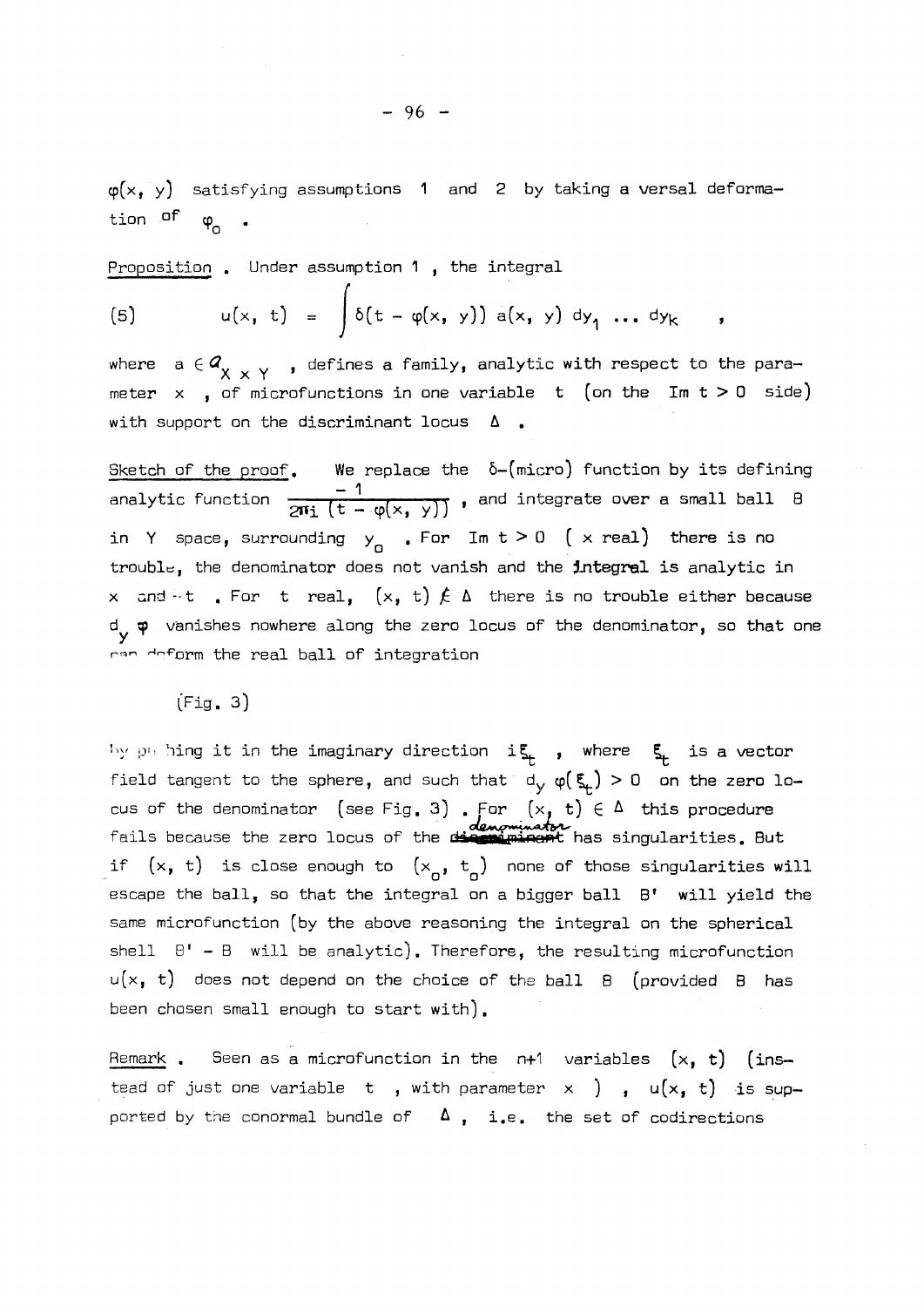$$
\tilde{\Delta} = \{ (x_0 + i \cdot \alpha d_x \varphi(x_0, y_0), t_0 + i \cdot \alpha 1) | d_y \varphi(x_0, y_0) = 0 \} .
$$

2.2 Given  $φ$ , we now study the set of all integrals (5) when a varies in  $\mathscr{A}_{\mathsf{v}}$   $\mathscr{A}_{\mathsf{v}}$  . Let  $\mathscr{C}_{\mathsf{v}}^{\mathsf{v}}$  be that set of microfunctions, and

$$
C_{\phi}^{\lambda} = \partial_{t}^{-\lambda} C_{\phi}^{0} \qquad (\lambda \in C)
$$

We shall be especially interesked in the case when  $\lambda \in \mathbb{N}$  : recall that derivating a microfunction  $u$  by a negative power  $\partial_t^{-r}$  corresponds through Fourier transform to multiplying  $\widetilde{u}$  by  $\omega^{-r}$  , an operation which increases the regularity of the microfunction  $u \in \mathbb{R}$  resp. of the asymptoincrexpansion  $\widetilde{u}$  ] .

Let

$$
C_{\chi} \{ \{ \sigma_{t}^{-1} \} \} = \{ \sum_{r=0}^{\infty} c_{r}(x) \sigma_{t}^{-r} \in \mathbb{C}[\mathbb{I} \times, \sigma_{t}^{-1} \mathbb{I}] \}
$$

$$
| \sum_{r=0}^{\infty} c_{r}(x) \frac{T^{r}}{r!} \in \mathbb{C} \{x_{1}, ..., x_{n}, T \} \}
$$

be the  $r_{\text{avg}}$  of microdifferential operators of zero order in  $\sigma_{\text{t}}^{-1}$  , with be of fide ... be depending only on x . Our main results are summarized in the fn<sup>th</sup> ing

Theorem **1** . Under assumption **1** , one has a filtration

 $\mathcal{C}_{\varphi}^{\circ} \supset \mathcal{C}_{\varphi}^{\prime} \supset \mathcal{C}_{\varphi}^{\circ} \supset \dots$  ; furthermore,  $\overline{(\cup)}$ 

(i)  $C_{\omega}^{\circ}$  is a finitely generated  $\mathcal{A}_{\chi}\{\{\sigma_t^{-1}\}\}\}$  - module ;

(ii) every  $u \in \mathcal{C}_{\alpha}^{\bullet}$  is a microfunction with regular singularity (i.e. a solution of a differential equation with regular singularity) .

Theorem 2  $\,$  Under assumptions 1 and 2  $\,$  the module  $\mathcal{C}_1^{\vee}$  =  $\partial_{\mu}^{\vee}$   $\mathcal{C}_2^{\vee}$  depends on  $\varphi$  only through  $\Delta$  (one must understand that different functions  $\varphi$  with different values of  $k = dim Y$  may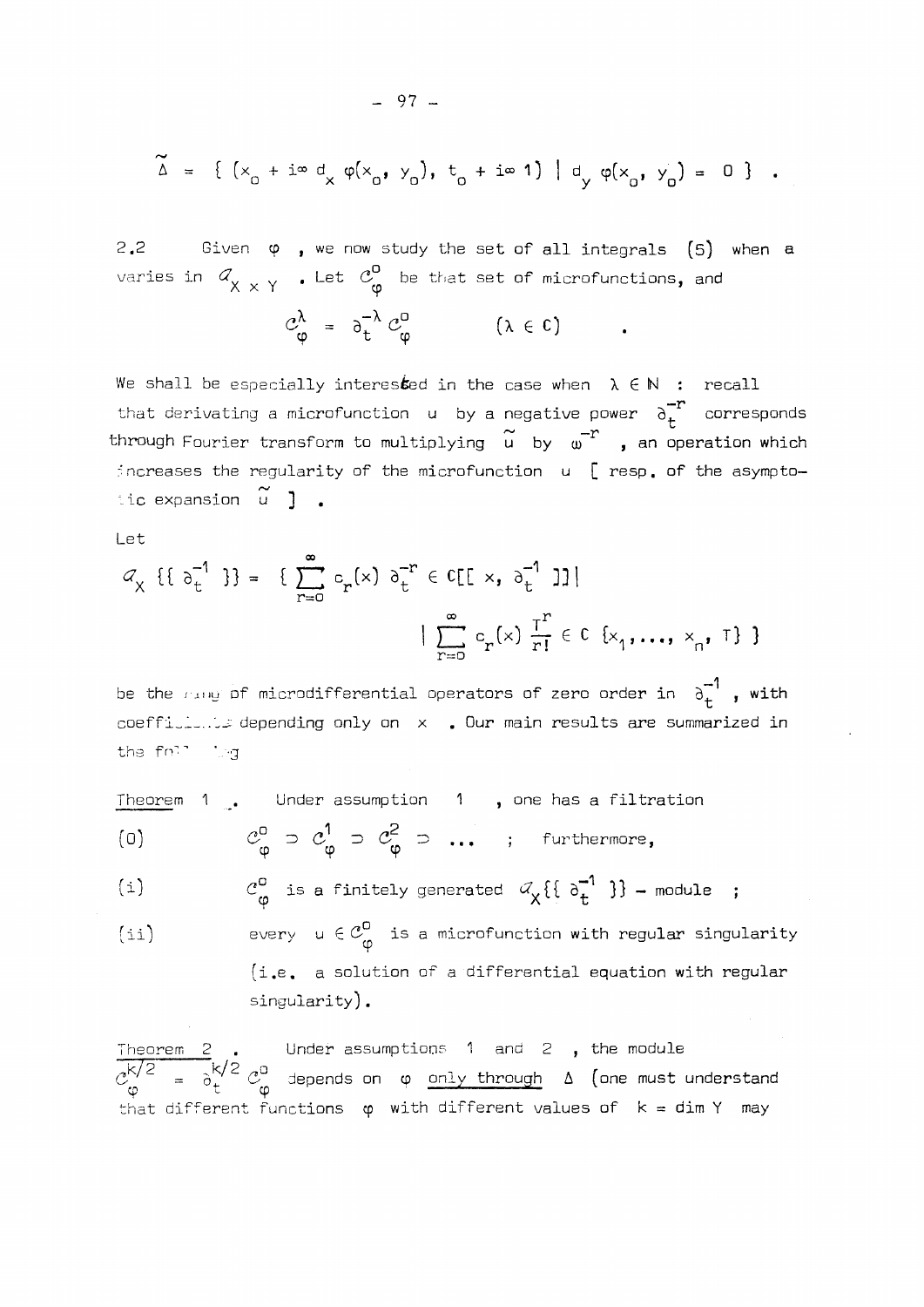**give rise to the same discriminant locus } , This module will be writ-** $\boldsymbol{z}^0$ , and will be called the module of microfunctions holomorphic **Δ| χ R phic on the discriminant Δ ,** 

 $-98$   $-$ 

<u>Remark</u> . The operation  $\delta_t^{k/2}$  may be understood as a " normalization **Remark , The operation may be understood as a " normalization factor " : for instance in the k =** 2 **case (i.e. when Y is a sur**face) the formula  $C_{\Delta | X \times R}^0 = \partial_t C_{\varphi}^0$  accounts for the  $\partial_t$  factor in **H**  $\alpha$  **B**  $\alpha$  **C**  $\alpha$  **C**  $\alpha$  **C**  $\alpha$  **C**  $\alpha$  **C**  $\alpha$  **C**  $\alpha$  **C**  $\alpha$  **C**  $\alpha$  **C**  $\alpha$  **C**  $\alpha$  **C**  $\alpha$  **C**  $\alpha$  **C**  $\alpha$  **C**  $\alpha$  **C**  $\alpha$  **C**  $\alpha$  **C**  $\alpha$  **C**  $\alpha$  **C**  $\alpha$  **C**  $\alpha$  **C**  $\alpha$  **C**  $\alpha$  **C**  $\$ **equation** (4) **, corresponding to the ~ factor in equation (l) ,** 

Let me give a rough idea ot the proof of theorem **1** . Integrating by **parts, it is easy to see that the integral / 6(t - ep(xf y)) (where s a**(x, y) dy,  $\wedge$  ...  $\wedge$  dy<sub>1</sub>) depends only on the class of  $\omega$  modulo **k—1**   $\bullet$  differential forms of the company  $\vee$   $\vee$   $\vee$  germs  $\vee$ 

> $\det$  **G** =  $\iota'_{n=1}$  / **d**<sub>*v*</sub>  $\varphi$   $\wedge$   $\overrightarrow{z}$   $\overrightarrow{z}$  . One verifies at once that the operation  $\sigma_+^{-1}$  on the integral corresponds to the following operation on **operation on the integral corresponds to the following operation on b**  $1$  : G  $\longrightarrow$  G

**the inverse of the Gauss-Manin connection on G (see [ 6 ] ) Part, (i) of theorem 1 then follows from the following** 

 $\left[ \begin{array}{ccc} \omega & = d \chi \end{array} \right]$   $\longleftarrow$   $\longrightarrow$   $\left[ \begin{array}{ccc} d & \varphi \wedge \chi \end{array} \right]$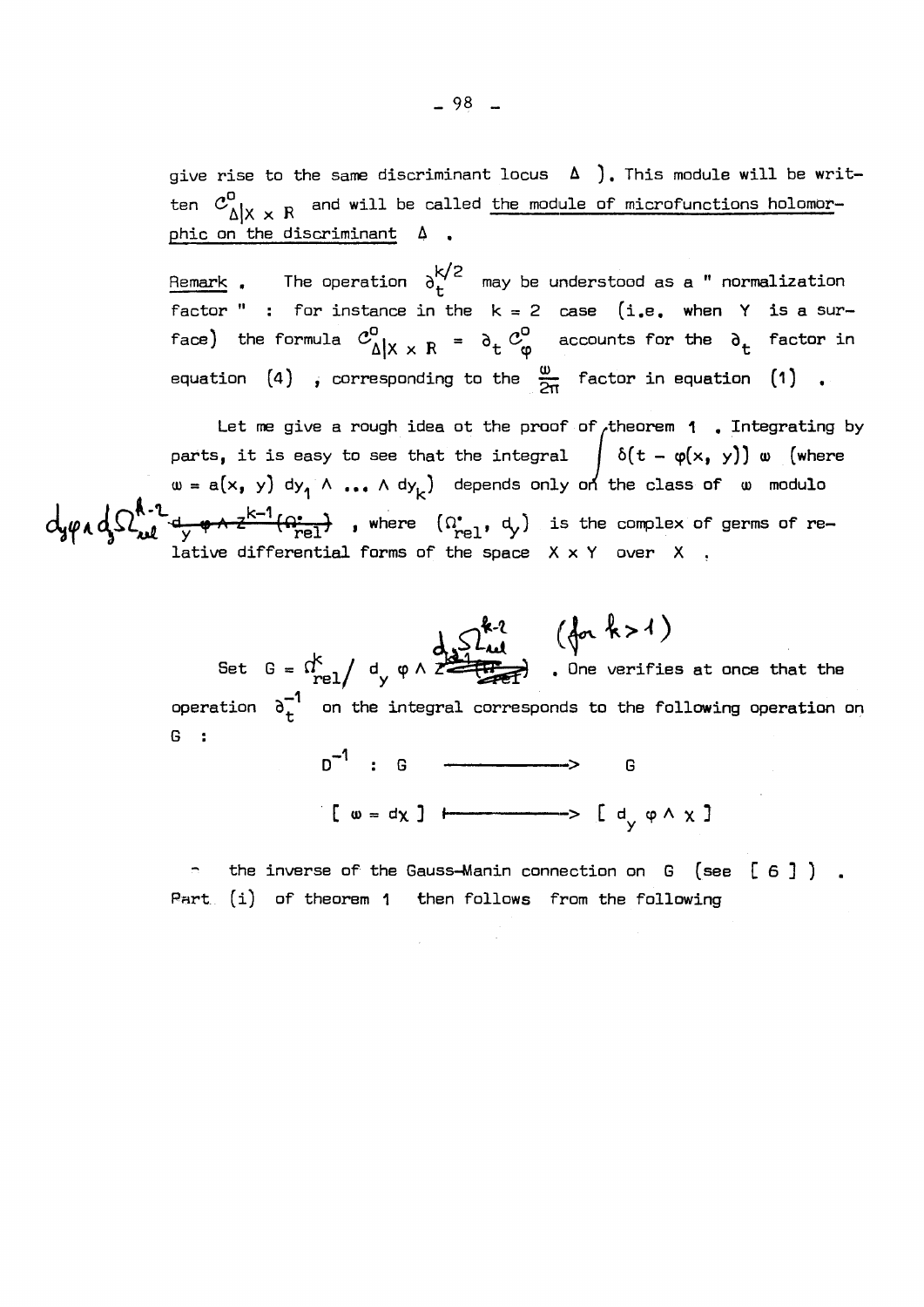Theorem 3  $_{\bullet}$  G is a free  $\prec_{\sf v}\{\!\downarrow\!\downarrow\!\downarrow\!\downarrow\!\downarrow\!\rightarrow$  module of rank  $\mu$  , where  $\mu$ is the Milnor number of the germ  $\varphi$  <u>at</u>  $(x^{\bullet}, y^{\bullet})$  (  $\mu$  = rank of the free  $G_{\chi}$ -module  $G_{\overline{\chi}}$  ) .

The well known regularity property of the Gauss-Manin connection then yields part (ii) of Theorem 1 ,

Remark . Under assumptions 1 and 2 one proves that the integration epimorphism G —>  $\mathcal{C}_{\mathbf{z}}^{\bullet}$  is an <u>isomorphism</u>, so that in that case  $\mathcal{C}_{\mathbf{z}}^{\bullet}$  is **i**  $\frac{1}{2}$  $f(x) = \frac{1}{2}$   $\frac{1}{2}$   $\frac{1}{2}$   $\frac{1}{2}$   $\frac{1}{2}$   $\frac{1}{2}$   $\frac{1}{2}$   $\frac{1}{2}$   $\frac{1}{2}$   $\frac{1}{2}$ 

#### 2 **, 3** Exponents measuring the singular behaviour

It follows from part ii) of theorem 1 that every microfullouring u in  $\mathcal{C}_{\omega}^{\circ}$  (or in  $\mathcal{C}_{\Delta|X|X}^{\circ}$  R) can be given in the neighbourhood of any point  $(x_{0}, t_{0}) \in \Delta$  by a convergent expansion

$$
\text{(6)} \quad u(x_0, t) = \left[ \sum_{\substack{\alpha \in A + N \subset C \\ \beta \in B \subset N}} c_{p, \alpha}(x_0) \cdot (t - t_0)^{\alpha} \log^p(t - t_0) \right]
$$

where  $p \in B$ , a finite set of natural integers, whilst  $\alpha \in A + N$ , with A a finite set of complex numbers (in that formula the parameter  $x$  is fixed :  $x = x_0$ , so that u is a microfunction in one variable).

The smallest real part Re  $\alpha$  of all  $\alpha'$  s appearing in expansion (6) measures, in some sense, the singular behaviour of the microfunction

\*) The " formal " analogue of this theorem was proved by Malgrange in  $[6]$ . The difficult part in theorem  $3$  is the proof that one can make series converge in  $\mathcal{A}_{\chi} \{ \{ \overline{D}^{-1} \} \}$  . This proof also relies on an idea of Malgrange (see [ 7 ] for further details).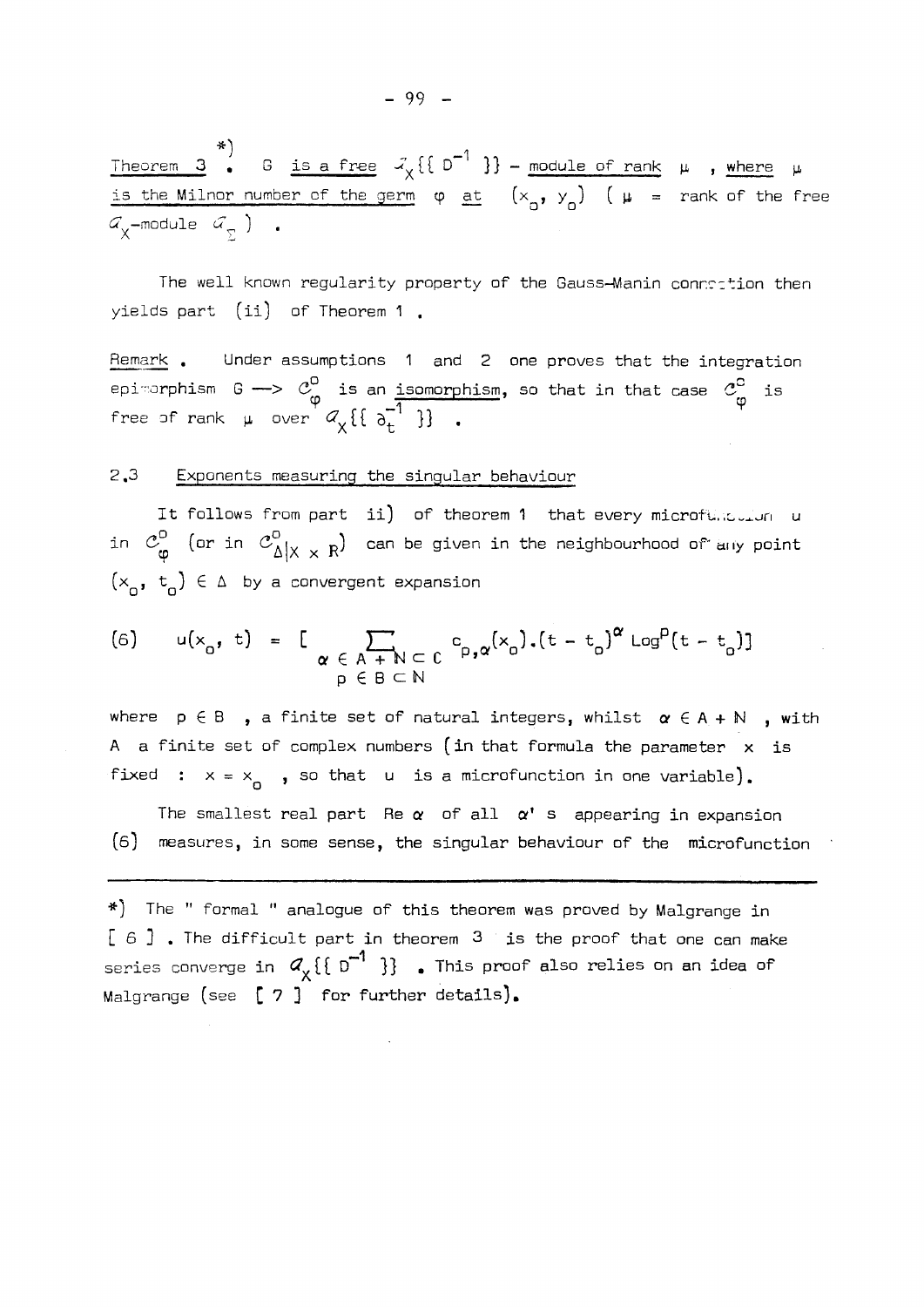u (with regular singularity) at point  $(x_{0}^{0}, t_{0}^{0})$  : the smallet that exponent is, the met singular u will be. Now it is obvious that multiplication by  $\partial_+$  , or by a microdifferential operator in  $\mathscr{A}_{\mathbf{y}}\{\setminus\partial_+$   $\setminus\}$ , can but increase that exponent. Part  $(i)$  of Theorem 1 thus warrants the existence of a highestlower bound  $\beta(x_{q} , t_{q})$  for the exponents of all microfunctions in  $\mathcal{C}^0_{\Delta|X \times R}$  , at a given point  $(x_{\alpha}, t_{\alpha})$  . Going back to the physical problem of  $\S$  1, easy considerations on Fourier transforms show that the wave amplitude  $\widetilde{u}(x)$  behaves, as the frequency  $\omega$  goes to infinity, not worse than  $\omega^{\gamma}(x)$  , where  $\gamma(x) = -\inf \{ \beta(x, t) + 1 \mid (x, t) \in \Delta \}$  (not unexpectedly,  $\gamma(0) = 0$ outside the caustic).

Notice that this is just a pointwise estimate (for fixed  $x$  ), and that the problem of finding uniform estimates is up to now unsolved, except in simpler cases.

#### HISTORIGAL COMMENTS AND OPEN PROBLEMS

Exponents measuring the asymptotic behaviour of oscillatory integrals huvc been defined and computed for the first time by V.I. Arnold in  $\lceil$  1 ] (for simple singularities)and in [ 2 ] (for more general singularities, including all generic singularities if  $dim X \leq 10$ ). Then  $JJ$   $\cdots$  istermaat [ 4 ] proved that all quasihomogeneous singularities satisfy the uniform estimates conjectured by Arnold. Weaker than the conjecture on uniform estimates is the conjecture on the semi-continuity of Arnold's exponent : this conjecture was recently disproved by a counterexample of Varchenko (about which I first heard from J.M. Kantor in this conference) .

One of my aims when starting this work (a full exposition of which will be published in [ 7 ] ) was to prove Arnold's conjecture : I hoped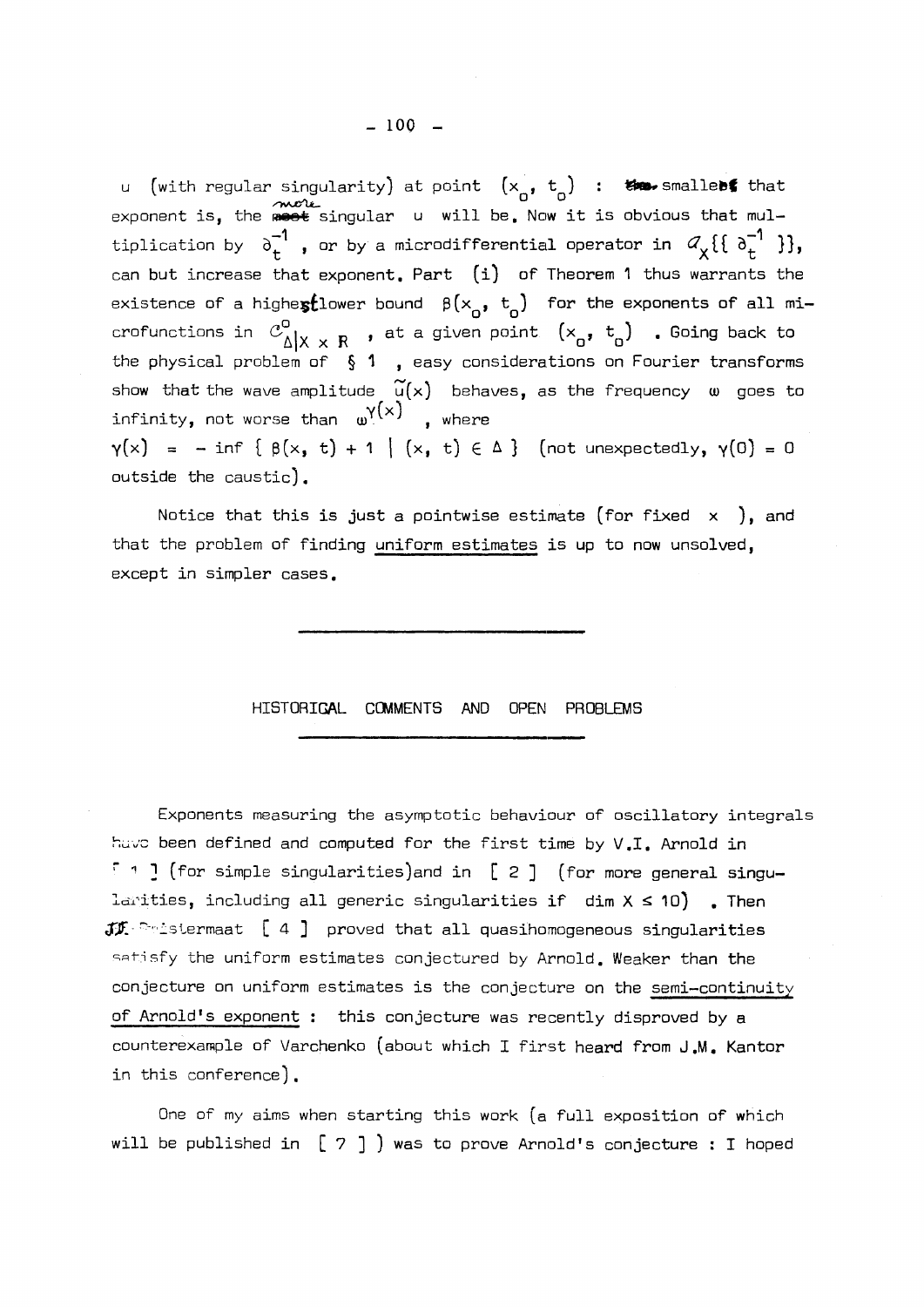that the microfunction techniques were best suited (through <sup>11</sup> coherent sheaf " arguments) for proving such semi-continuity properties. In the meanwhile, I realized that my results gave much better control on the sheaf G (see Theorem 3) than on the sheaf  $\mathcal{C}_{\phi}^0$  , so that I had better hope to prove semicontinuity properties of " generalized "  $\beta$  exponents defined directly from G . A module defined in purely algebraic fashion. G may be considered as kind of a " complexification " of  $\mathcal{C}^0_{\omega}$  , des-G may be considered as kind of a " complexification <sup>11</sup> of **<3°** <sup>f</sup> descomplex integration cycles : one is thus led to define a " generalized "  $\beta$  exponent, whose semicontinuity is not disproved by Varchenko's counterexample  $(V_\bullet I_\bullet$  Arnold : private communication).

- [ 1 ] ARNOLD,  $V_oI_o$ , Integrals of rapidly oscillating functions and singularities of the projections of Lagrangean manifolds, Funct. Anal. and its Appli., 6,3, 61-62 (1972)
- [ 2 ] ARNOLD, V.I., Remarks on the method of stationary phase and Coxeter numbers, Usp. Mat. Nauk 28, 5, 17—44 (1973)
- [ 3 ] BORN, M. , WOLF, E. Principle of optics (Pergamon Press 1975)
- [ 4 ] DUTSTERMAAT, J.J. Oscillatory **integrals ,** Lagrange immersions and unfolding of singularities, Comm. Pure and Applied Maths. 27, 207-281 (1974)
- [ 5 ] LANDAU, L., LIFSCHITZ, E., Field theory (Mir ed., Moscow)
- [ 6 ] MALGRANGE, B., Intégrales asymptotiques et monodromie, Ann. Sc. Ec. Norm. Sup. 7, 405-430 (1974)
- [ 7 ] PHAM, F., Caustiques, phase stationnaire et microfonctions, Acta Sc. Vietnamicarum (to be published)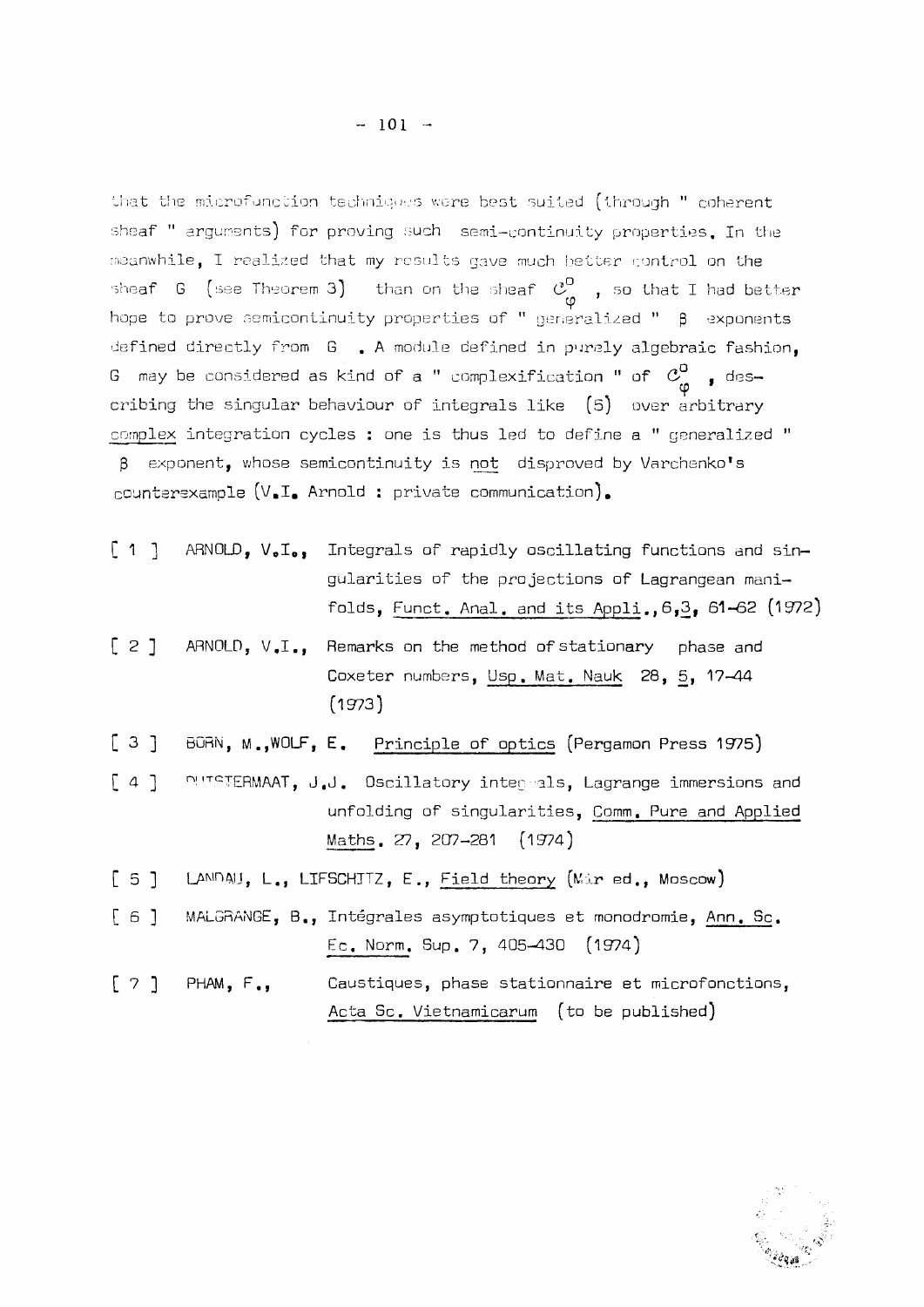

 $\ddot{\phantom{a}}$ 

 $FIG. 1$ : a wave surface and wave vector

 $\mathcal{A}$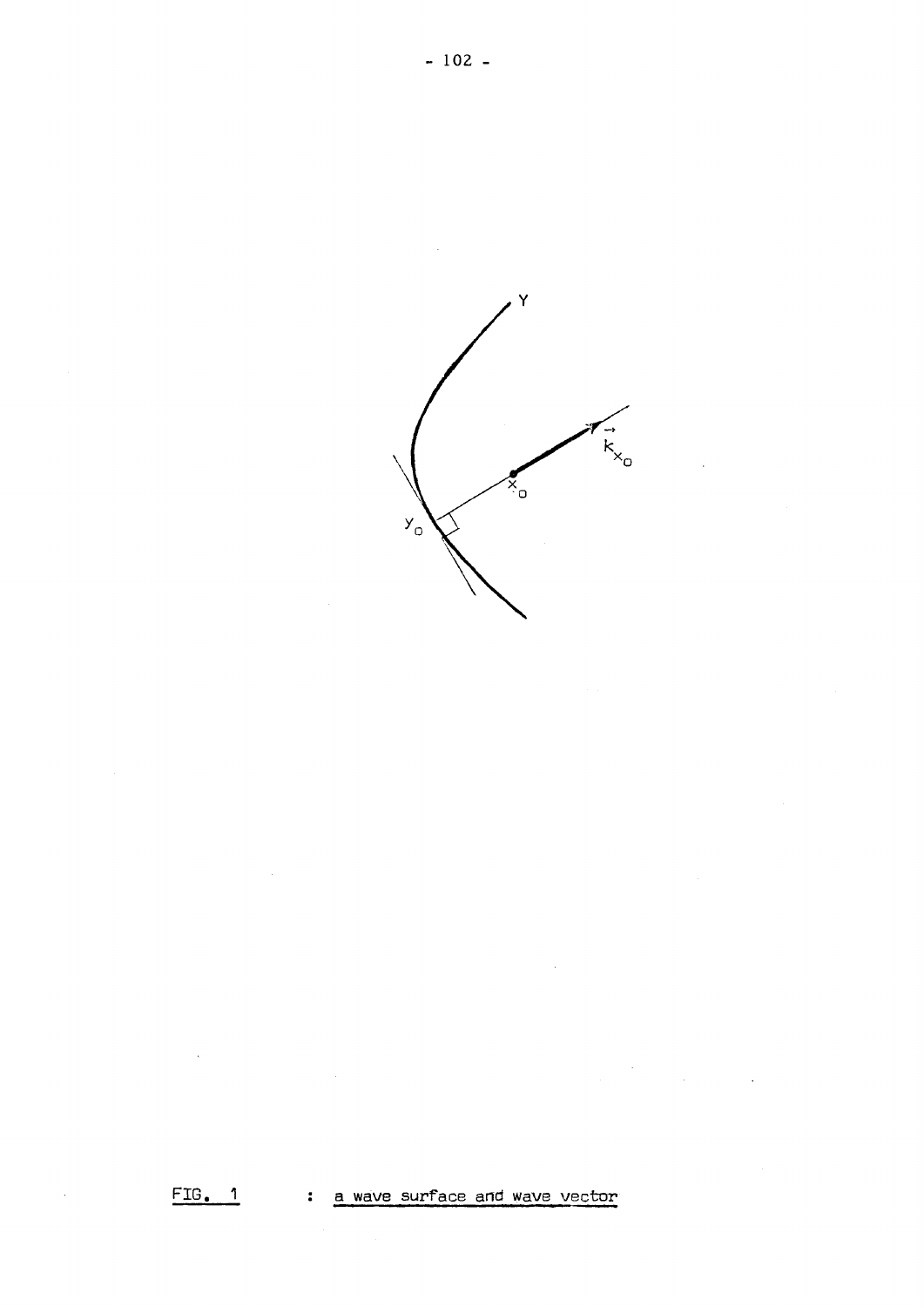

 $\mathcal{L}^{\text{max}}_{\text{max}}$ 

 $\mathcal{A}^{\mathcal{A}}$